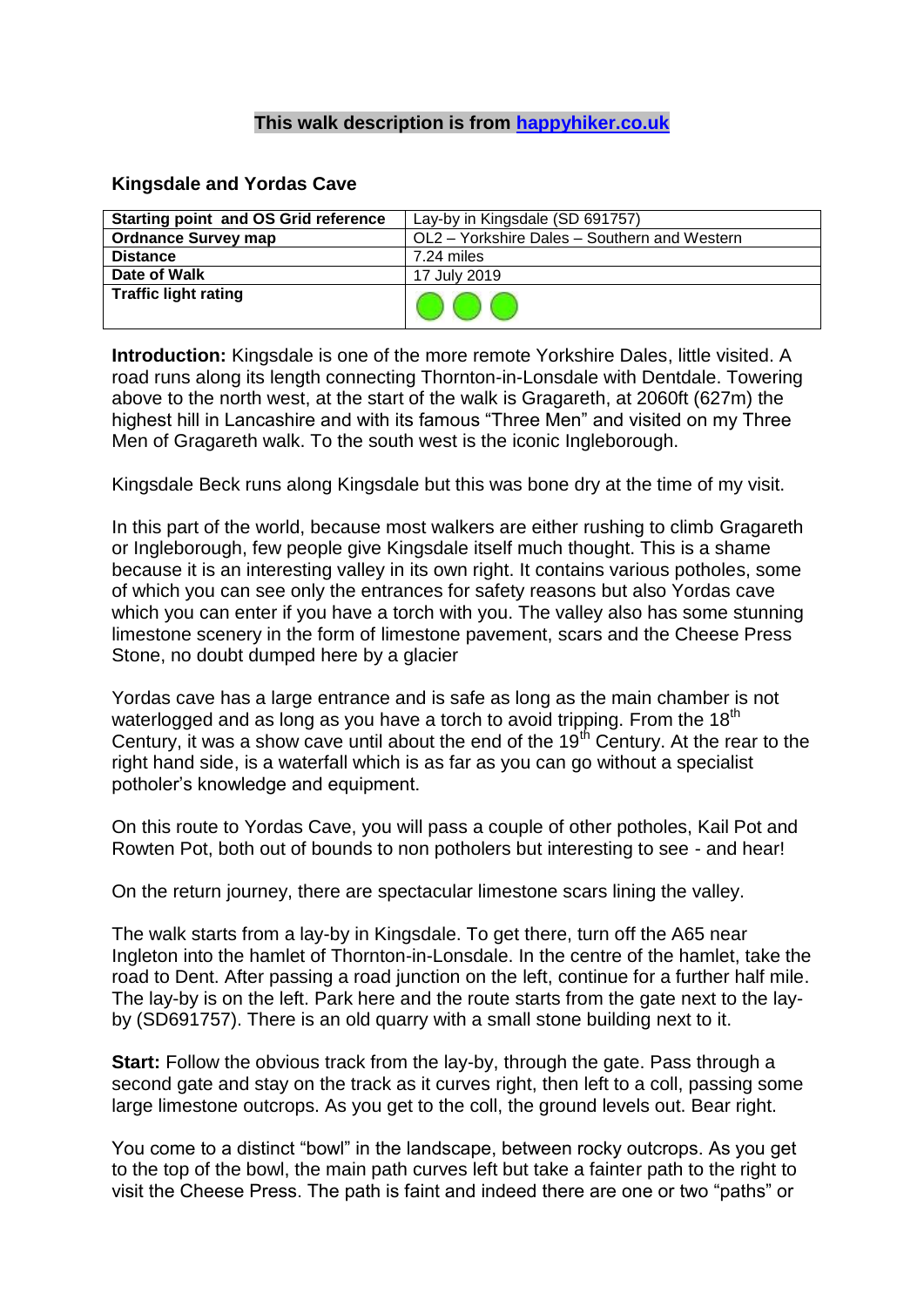possibly sheep tracks. The best advice is to keep the unmistakable Ingleborough ahead of you.

You will eventually come to the large boulders which are the Cheese Press and a fair amount of limestone pavement with its "clints" (the limestone blocks) and "grikes" (the fissures between the blocks).

From the Cheese Press, retrace your steps to the main track at the top of the "bowl" and turn right.

Follow the path until you reach a broad track at a wall and turn right along it. This is Turberry Road, used at one time to transport peat to warm local houses.

About fifty yards after the track turns away from the wall, look out on the right for Kail Pot, surrounded by barbed wire (SD688769). There is a stile but you are strongly advised not to cross it!

Continue along Turberry Road and just short of a mile after Kail Pot, on the right of the track and very close to it, is one entrance to Rowten Pot. It is likely you will hear the water rushing down it before you realise what it is (SD698780). Further to the right is a second, larger entrance. Once again, do not get too close. This is for experienced potholers.

Shortly after Rowten pot along Turberry Road, go through a gate, passing a sheep pound. The route is fairly flat but starts to climb to a wall. where there is a gate and a ladder stile. Do not cross the stile but turn right downhill to the right of the wall.

Part way down the hill, you need to cross this wall. The best place to do this is at a distinct line of rock, a small cliff if you will (Shout Scar), where the collection of rocks makes it easy to step over the barbed wire. Head for the trees.

When you get to the trees, turn right as if to circle anti-clockwise around them. You will come to a gate (SD 706791). Turn left through it and the entrance to Yordas Cave is obvious.

Inside the cave, it is easy to find your way with your torch. Bear right until you come to a "window" on the left, through which you can see the waterfall. Do not try to go any further but retrace your steps and head downhill to the road. Before the road are a few useful rocks, should you want to stop for a picnic.

Turn right along the road for about half a mile and turn left over a ladder stile following a public footpath fingerpost for "Scar End 1¾ miles". Cross the footbridge and bear right at about 45° to the wall, indicated by a public footpath arrow, heading for the farm you can see (Braida Farm).

Aim for the wall well to the right of the farm's access track, where the field rises to a high point and where there is a stone step stile. Cross it and bear left following the public footpath fingerpost. Pass along the right hand side of the barn and at its end, turn left then right to the farm.

As you get to the farmhouse, turn right through a walkers' gate then immediately left following the public footpath fingerpost. In the left hand corner of the field, cross a stone step stile and bear slightly left indicated by the yellow arrow.